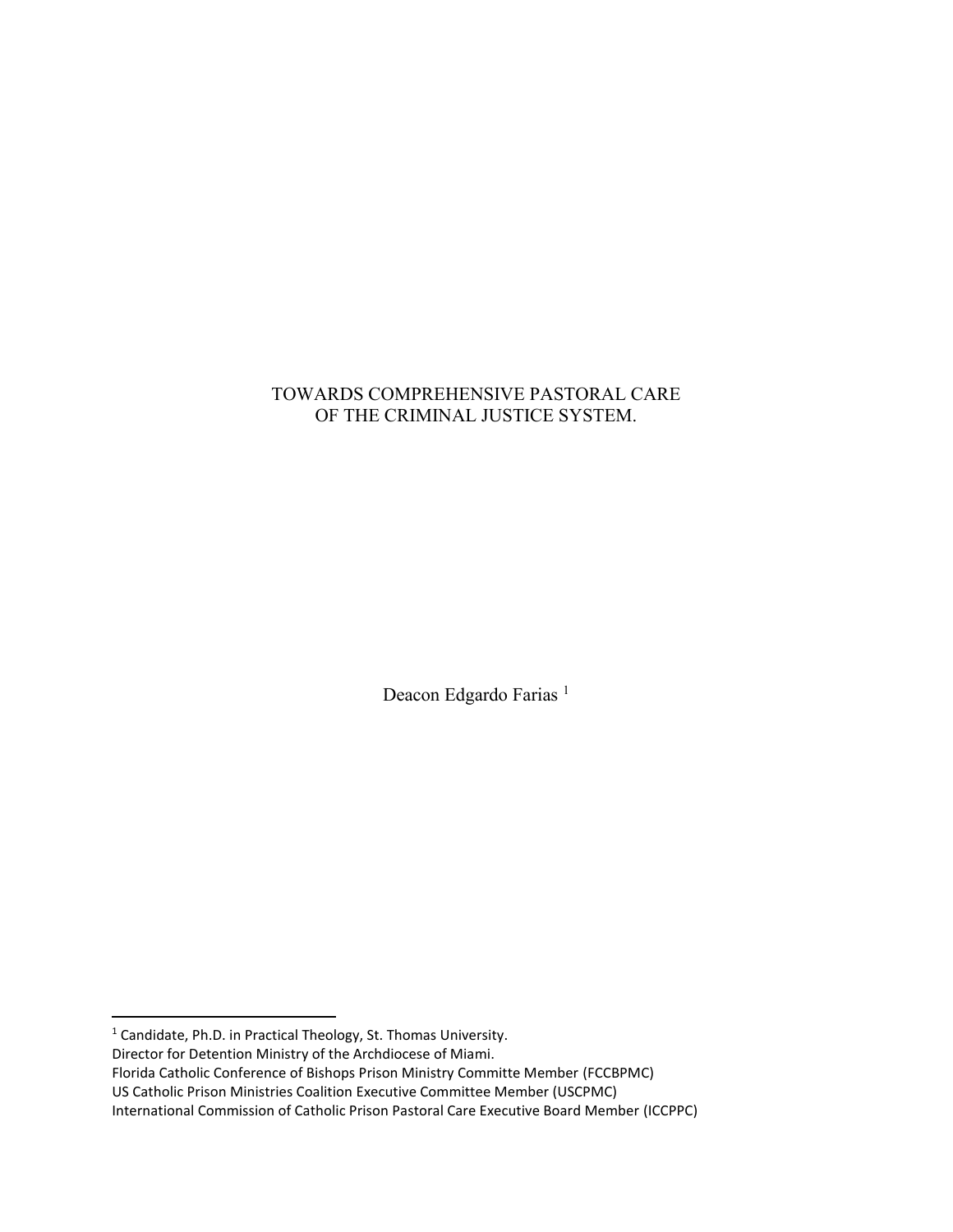### **Introduction.**

I want to share with you my insight into 21 years of visits to persons deprived of liberty, whether in jails, prisons, and detention centers.

We are living a time of mass incarceration, detentions, and deportations of immigrants. Economic and social inequalities are accompanied by similar imbalances that impede human development, explicitly in education and health. Poverty and poor living conditions develop negative signs of human development that, in turn, contribute to greater scarcity and grave disparities throughout the world. As a result of social inequalities, more than 10.35 million people suffer imprisonment, shows a new report published by the Criminal Policy Research Institute. 2

The current global industrial complex of criminal justice is a challenging, confusing, problematic, messy, and oppressive system. Behind arrests, charges, defendant benches, barbed wires, and cell blocks, we can trace a stuck and obsolete system: the criminal justice system. This justice system is ultimately a system of punishment and social control that deprives millions of people of liberty.

Michel Foucault, in his book "Discipline and Punish: The Birth of the Prison," wrote that the emergence of the prisons marks the institutionalization of power of punishing.<sup>3</sup> An example, the territory of the Archdiocese of Miami covers three counties: Miami Dade, Broward, and Monroe, with a population of 4.7 million people.<sup>4</sup>

Among these three counties there are:

<sup>2</sup> https://www.prisonstudies.org/news/more-1035-million-people-are-prison-around-world-new-reportshows.

<sup>&</sup>lt;sup>3</sup> Michel Foucault, Discipline and Punish: The Birth of the Prison (Vintage Books, 1995), 130.

<sup>&</sup>lt;sup>4</sup> https://www.florida-demographics.com/counties\_by\_population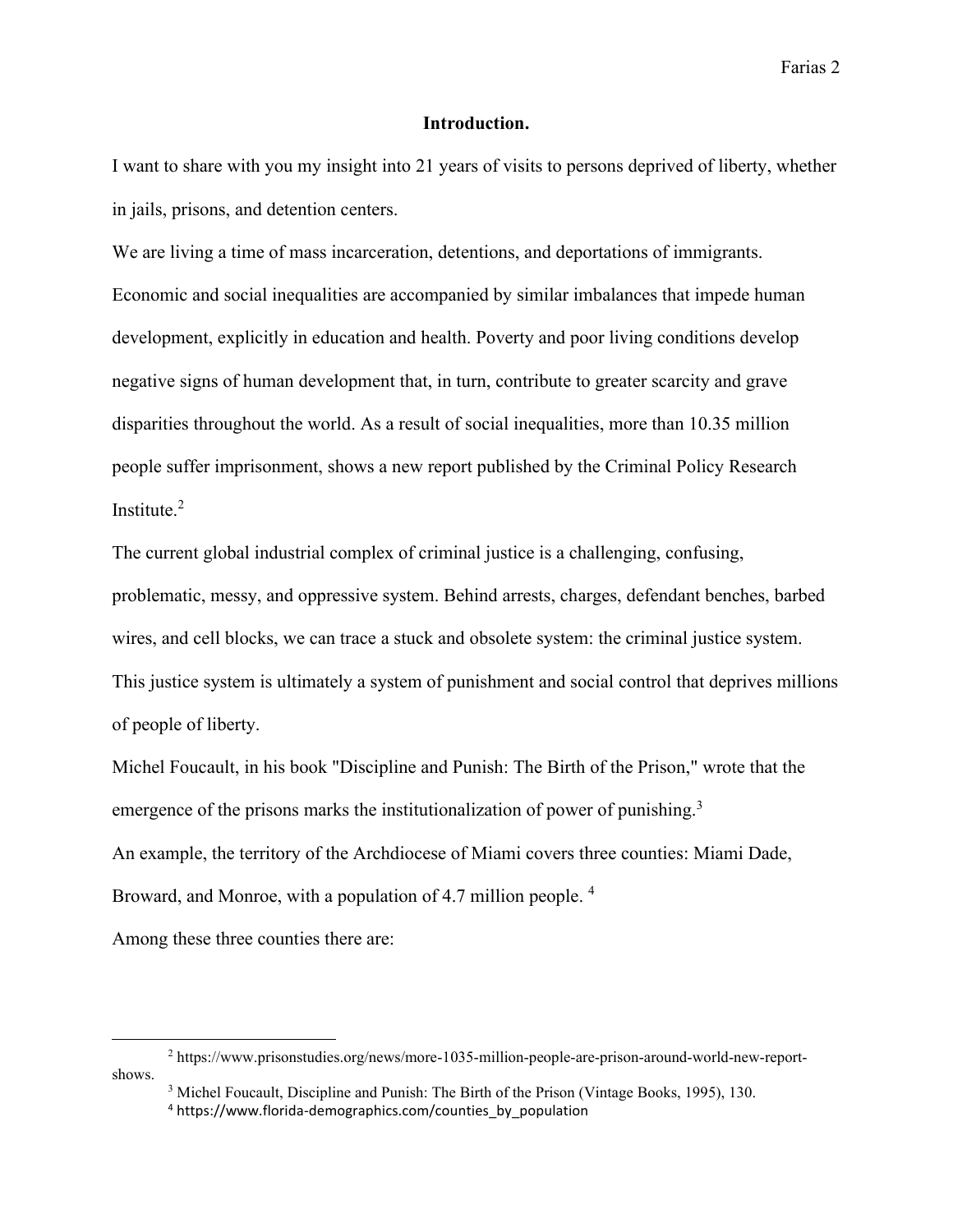Three federal prisons, ten state prisons, eleven county jails, three juvenile detention centers, two immigrant detention centers, one mental assessment center for those who have committed crimes, and one temporarily closed center for unaccompanied immigrant children. Therefore, there is a daily population of twenty thousand people deprived of liberty. Only in three counties in South Florida in the United States.<sup>5</sup>

The criminal justice system is, by its very nature, complicated, tangled, stressful, and challenging. If we want to achieve comprehensive pastoral care of criminal justice, we must thoroughly know each of its components and reflect on them before deciding how to address it. In this presentation, there are four questions that, when trying to answer them, will make us aware of the need for comprehensive pastoral care of criminal justice (see graph 1).

Graph 1.



<sup>&</sup>lt;sup>5</sup> "Prison Ministry - Detention Ministry," Detention Ministry of the Archdiocese of Miami, accessed October 26, 2019, http://www.detentionministry.org/.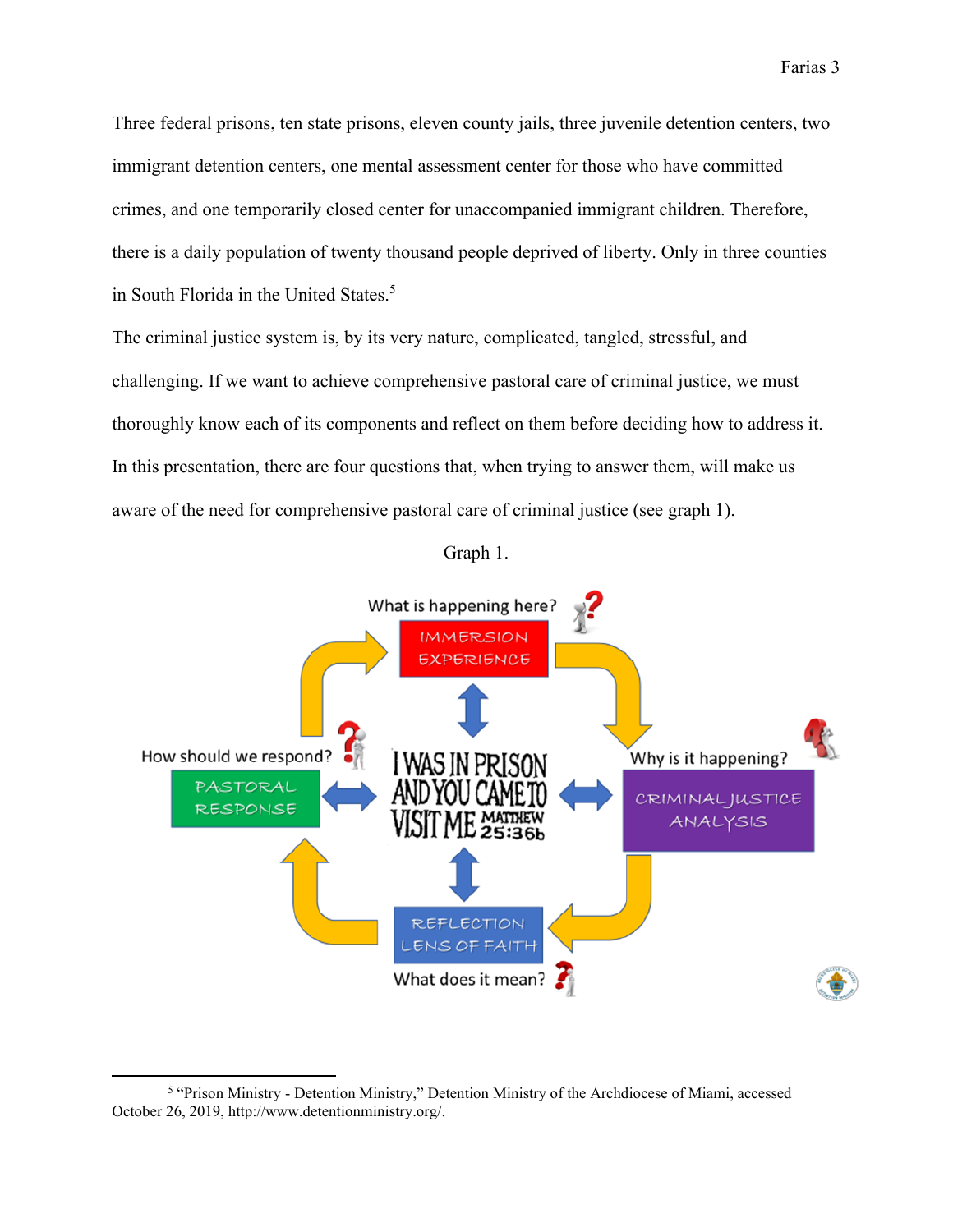Joe Holland and Peter Henriot, in their book: Social analysis: linking faith and justice; They identified the Pastoral Circle built on the methodology of see, judge, and act. We observe four moments: experience, analysis, theological reflection, and pastoral planning. The Pastoral Circle can be a methodology to help understand the criminal justice system and plan our pastoral response to it. 6

As we advance through each moment, we need to remain mindful of the limitation of our own perspectives and biases, and we rarely overcome challenges with a single response. Using the Pastoral Circle method, we are describing the suffering of the people we work with (Experience). We are analyzing the systemic process of the criminal justice system (Analysis). We are reflecting upon our faith tradition to find the right way. (Reflection). Finally, we are developing an action plan (Action).

The first question is: What is happening here?

Our pastoral work puts us in direct contact with the incarcerated, the victims, and the relatives that allow us to describe various situations of suffering produced by an increasingly dehumanized system.

Second, why is this happening?

A constant analysis of the criminal justice system should be done to understand the causes of crime. There are political, economic, and institutional factors that produce mass incarceration for a series of policies that increase crime rates.

Third, what does this mean through the lenses of the Gospel and the social teaching of the Church?

<sup>6</sup> Joe Holland and Peter J. Henriot, Social Analysis: Linking Faith and Justice (Blackburn, Victoria, Australia: Dove Communications, 1995).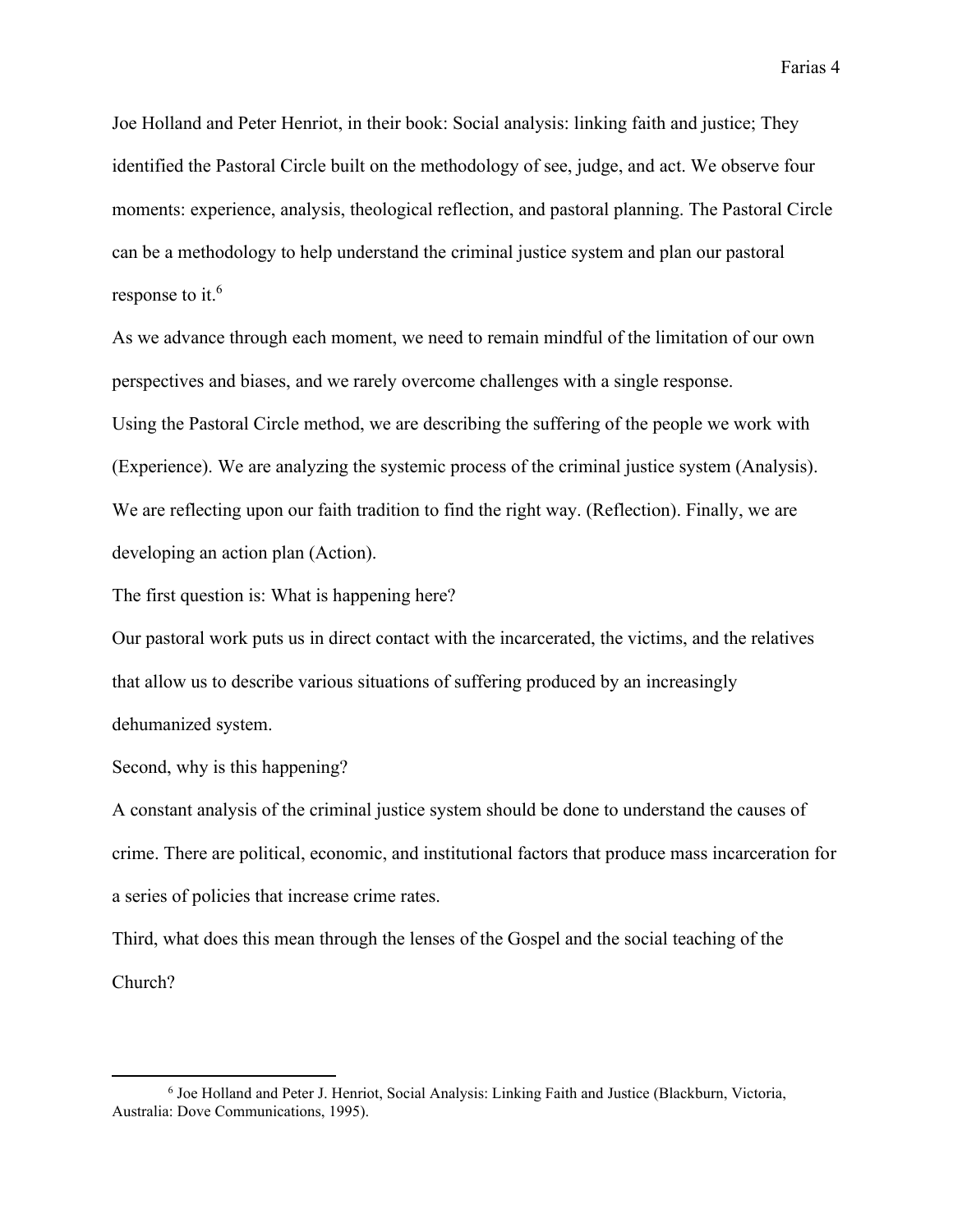The dignity and equality are inherent to each person. Criminal justice should respect human dignity, rights, and human development. The concern of human and social development is the realization of all fundamental freedoms.

The last question, how should we respond?

We move within the criminal justice system as containment, understanding, compassion, and reconciliation presence. Through our chaplaincies and specialized ministries, we are accompanying those who are affected or involved in the criminal justice system.

Through pastoral work, we act to create spaces for accompaniment with pastoral agents who work as a team. Not taking concrete actions after the experience, analysis, and reflection is to make our pastoral meaningless.

The Pastoral Circle represents a continuous and spiral action. When the Circle round is completed, it starts again.

These four questions help to respond more effectively to the experience through analytical research and deep reflection. As we move forward at this time, we get involved with the situation and find practical ways to respond to it.

## **Global Prison Culture.**

We wonder what is happening with incarceration worldwide. This is the first time we collect data, stories, and describe what happens in the criminal justice system. We seek to know what is happening with people arrested, prosecuted, and imprisoned. And what about the victims? Moreover, what is going on with the victims? What stories are we listening to? We must also pay attention to our prejudices and cultural influences that can color our perceptions to describe what we observe.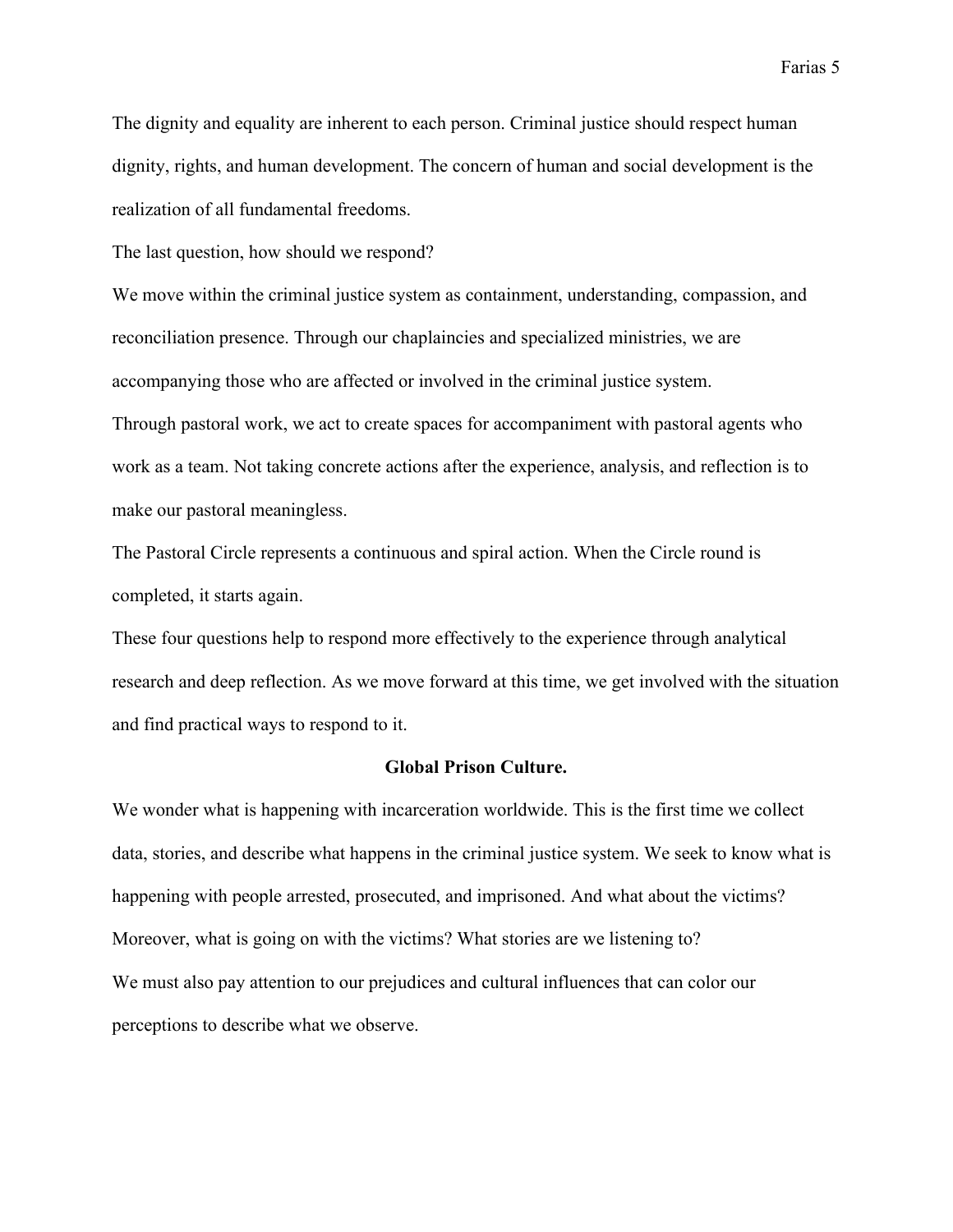As I mentioned at the beginning, more than 10.35 million people are being held in criminal institutions around the world, according to the latest edition of the World Prison Population List (see graph 2).





However, the total is well more than 11 million if numbers estimated to be held in detention centers in China, and prison camps in North Korea are included.

There are more than 2.3 million prisoners in the United States of America. China holds almost 1.7 million prisoners (plus an unknown number in pre-trial detention and other forms of detention). Brazil has almost 700,000 prisoners, the Russian Federation nearly 600,000, and there are around 400,000 prisoners in both India and Thailand. Indonesia, Turkey, and Iran each have around a quarter of a million prisoners.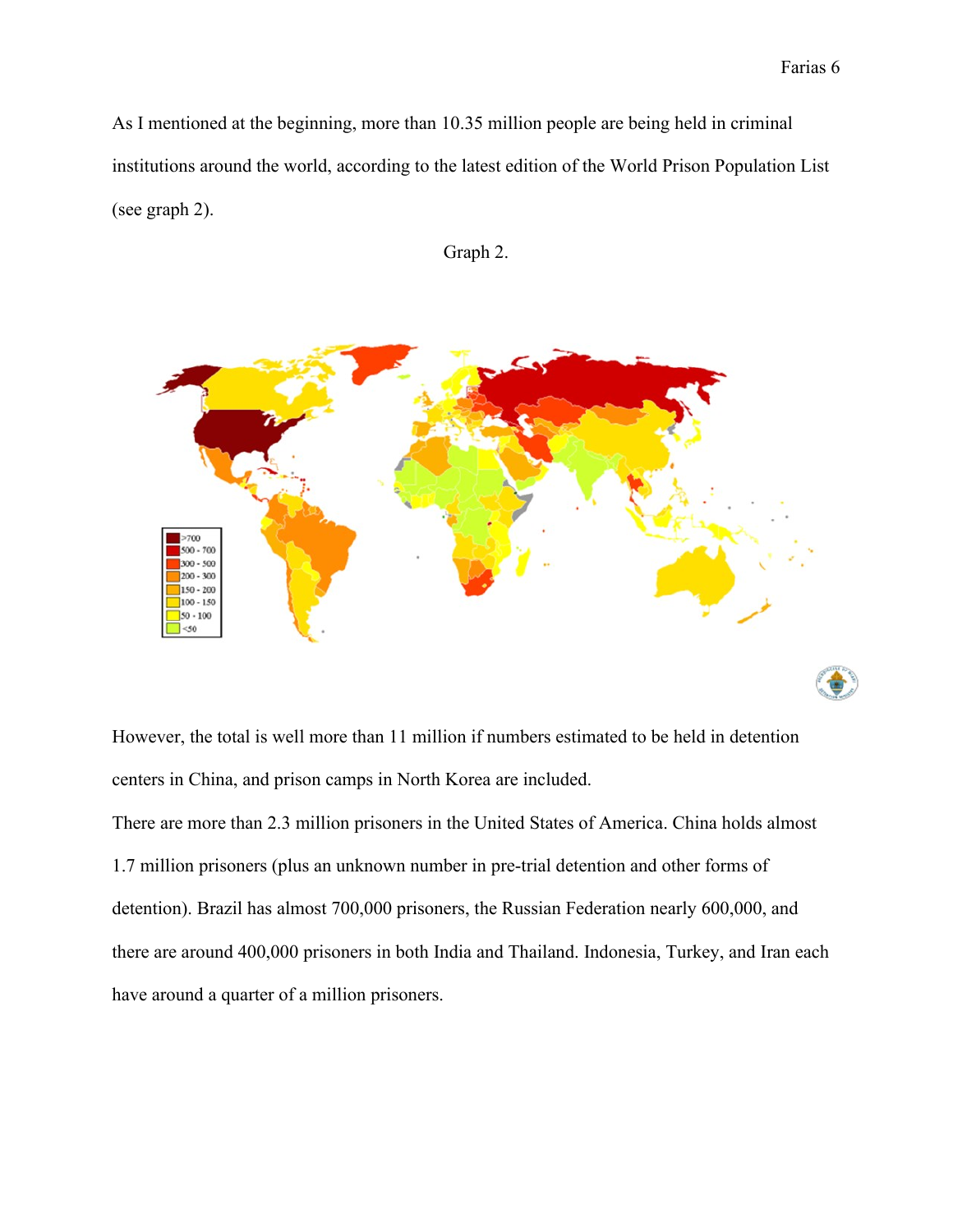The countries with the highest prison population rate – the number of prisoners per 100,000 of the general population – are the United States (655 per 100,000), followed by El Salvador (604), Turkmenistan (552), Thailand (526) and Cuba (510).

In much of the world, prisoner numbers are rising steeply. Since 2000, the total prison population of South America has almost tripled in size (an increase of 175%), while southeastern Asia's total prison population has more than doubled (an increase of 122%), and Oceania's has almost doubled (an increase of 86%). <sup>7</sup>

It is very worrying that there are now more than 11 million people held in correctional institutions worldwide. What is of great concern is that prison populations continue to increase considerably in some parts of the world. The criminal justice system seems to be a political institution of social control, complex, multifaceted, and influential across the globe. These data challenge us to review and implement new police, judicial, correctional, and pastoral practices. Will we be able to transform the prison culture from dehumanizing punishment and confinement practices to a liberating culture with reconciling and redeeming practices?

## **Mapping the Criminal Justice System**.

The second moment is the analysis. This is the moment when we try to map the most profound reality of the criminal justice system by asking questions about power structures, centers of influence, principles, and interconnections between the components of the criminal system. The criminal justice system is an agonizing process of human degradation. We need to understand the criminal justice system as a complex structure that has the power not only to deprive liberty but also to degrade the dignity of the person.

<sup>7</sup> http://www.bbk.ac.uk/news/global-prison-population-soaring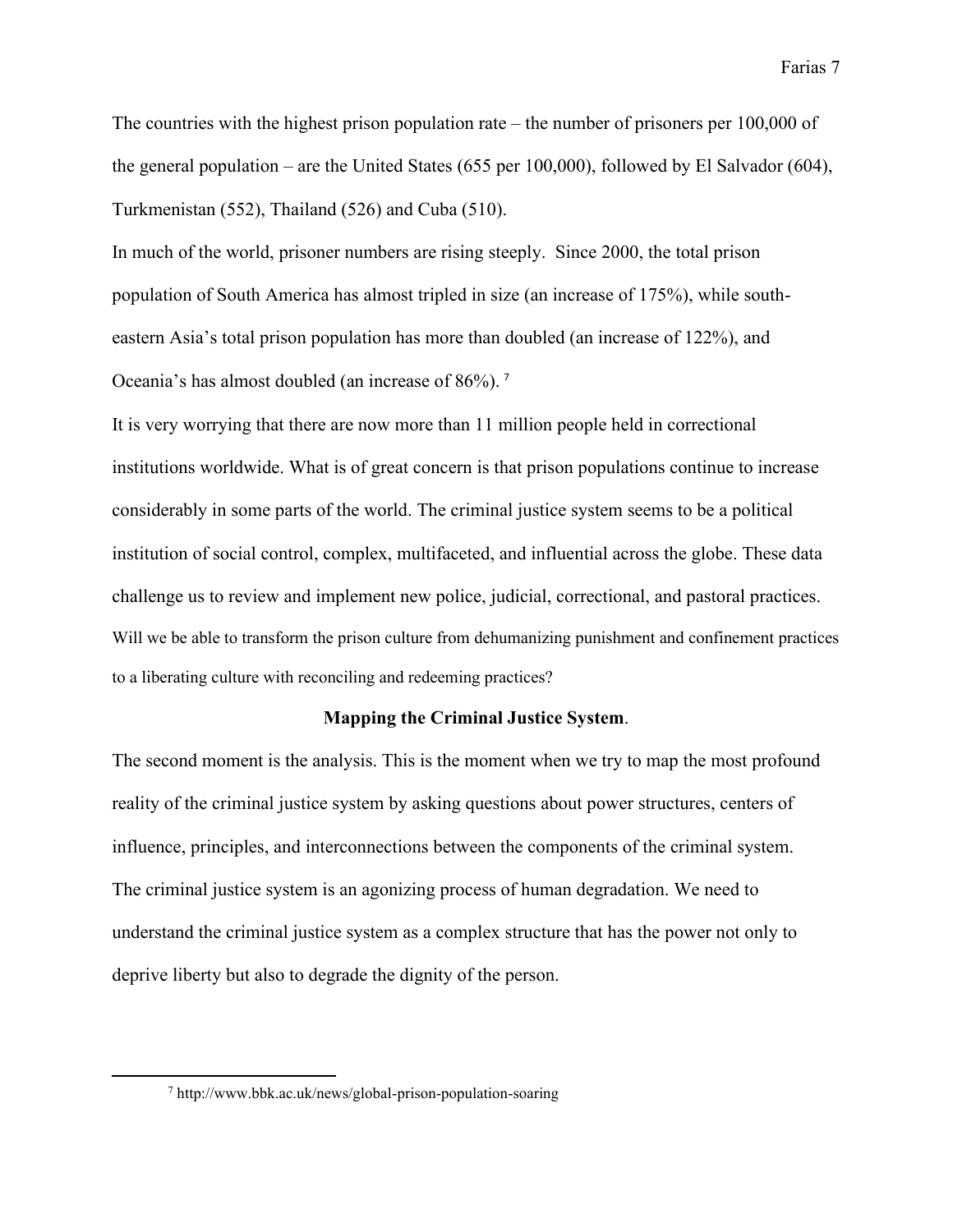Barbara Wooton, a British sociologist, and criminologist stated: "In the present state of our society moral actions must be performed without moral principles to guide them in the impossible task of attempting to do justice in an ethical vacuum; they are attempting to act morally without generally recognized moral principles to guide them. The task is impossible because nobody knows what justice is." <sup>8</sup>

The criminal justice system comprises three components (see graph 4).

Graph 4.



## Criminal Justice System: an agonizing human degradation process

The presence of the Church with specialized chaplaincies and ministries in the criminal justice system.



First component: Law enforcement—police, sheriffs, marshals.

Second component: Adjudication—courts which include judges, prosecutors, defense lawyers.

And third component: Corrections—correctional officers, probation officers, parole officers. <sup>9</sup>

<sup>8</sup> Duncan B. Forrester, Forrester on Christian Ethics and Practical Theology: Collected Writings on Christianity, India, and the Social Order (Farnham: Ashgate, 2010), 247.

<sup>9</sup> US Legal, Inc, "Criminal Justice System Law and Legal Definition," Fraud Law and Legal Definition | US Legal, Inc., accessed February 21, 2019, https://definitions.uslegal.com/c/criminal-justice-system/.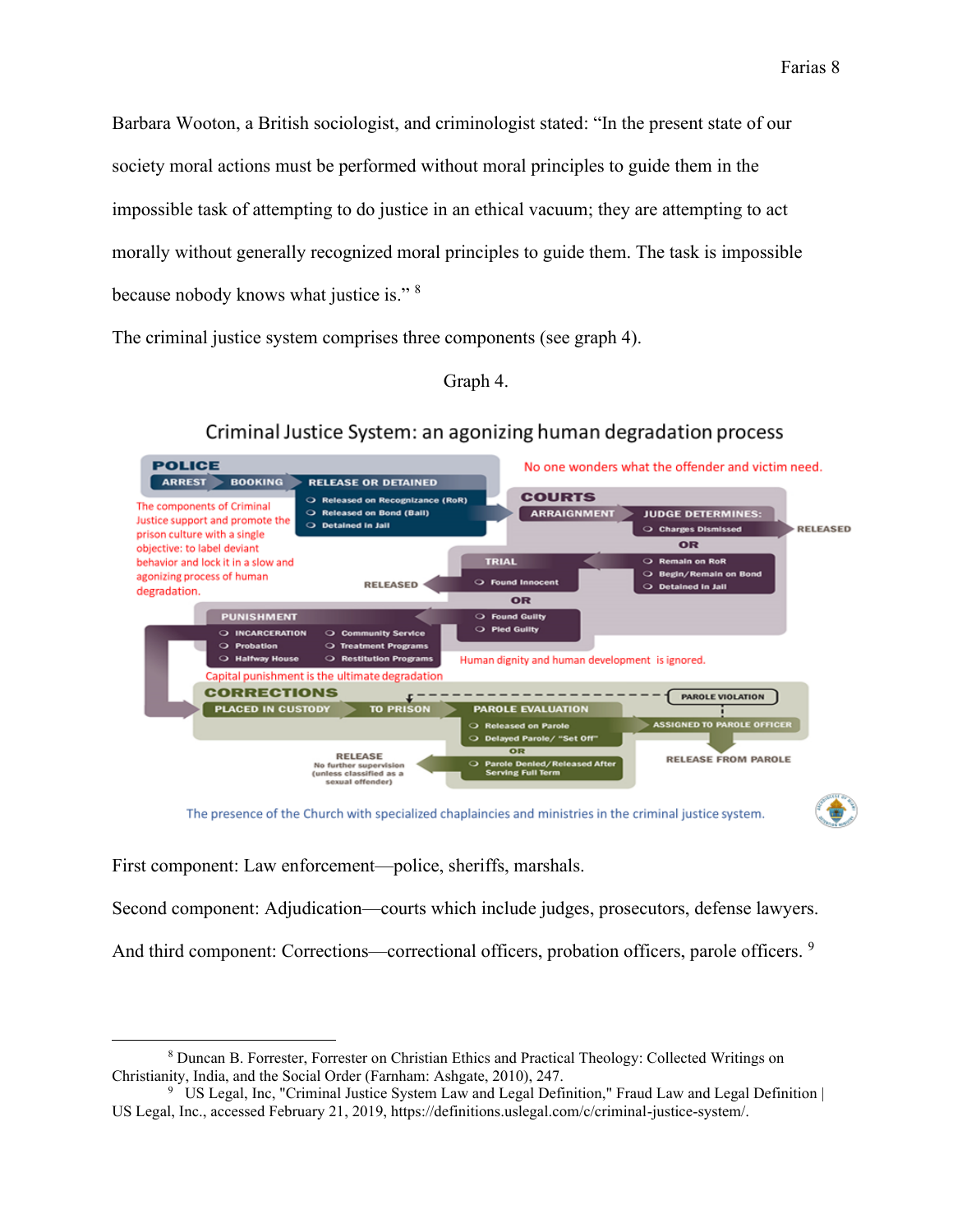The staff of the three components of criminal justice plays a vital role in the application of justice in our countries. However, because of its complexity, the public perceives that the criminal justice system is one million miles from true justice.

The criminal justice system cannot resolve injustices and social disparities; on the contrary, it increases them by not having prevention plans to reduce crime, rehabilitation, and reintegration. Criminal justice seems alienated and dehumanized without understanding the roots of social problems.

Social problems are hidden by grouping them into criminal categories, affecting minorities that society discriminates against, rejected, and discards such as the disabled, homeless, unemployed, substance addicts, mentally ill, illiterate, etc.

The components of Criminal Justice promote the carceral culture with only one objective: to label deviant behavior and lock the person in a slow and agonizing process for human degradation. The cruelest thing is that these people were already degraded and marginalized by society long before they were arrested.

Human dignity and development are ignored, and, therefore, the criminal system executes by law, maximum human degradation, capital punishment. No one in this whole process wonders what that person needs to restore their dignity.

The police officers, the offenders, the victims, the witnesses, the jurors, the lawyers, the judges, the wardens, and the correctional officers, the inmates, and their families themselves are under enormous stress. No one is immune to these dehumanizing environments.

Chaplaincies are working separately. We have chaplaincies for the police and prisons with no connection between them, and we do not even have chaplaincies in the courts. Therefore, it is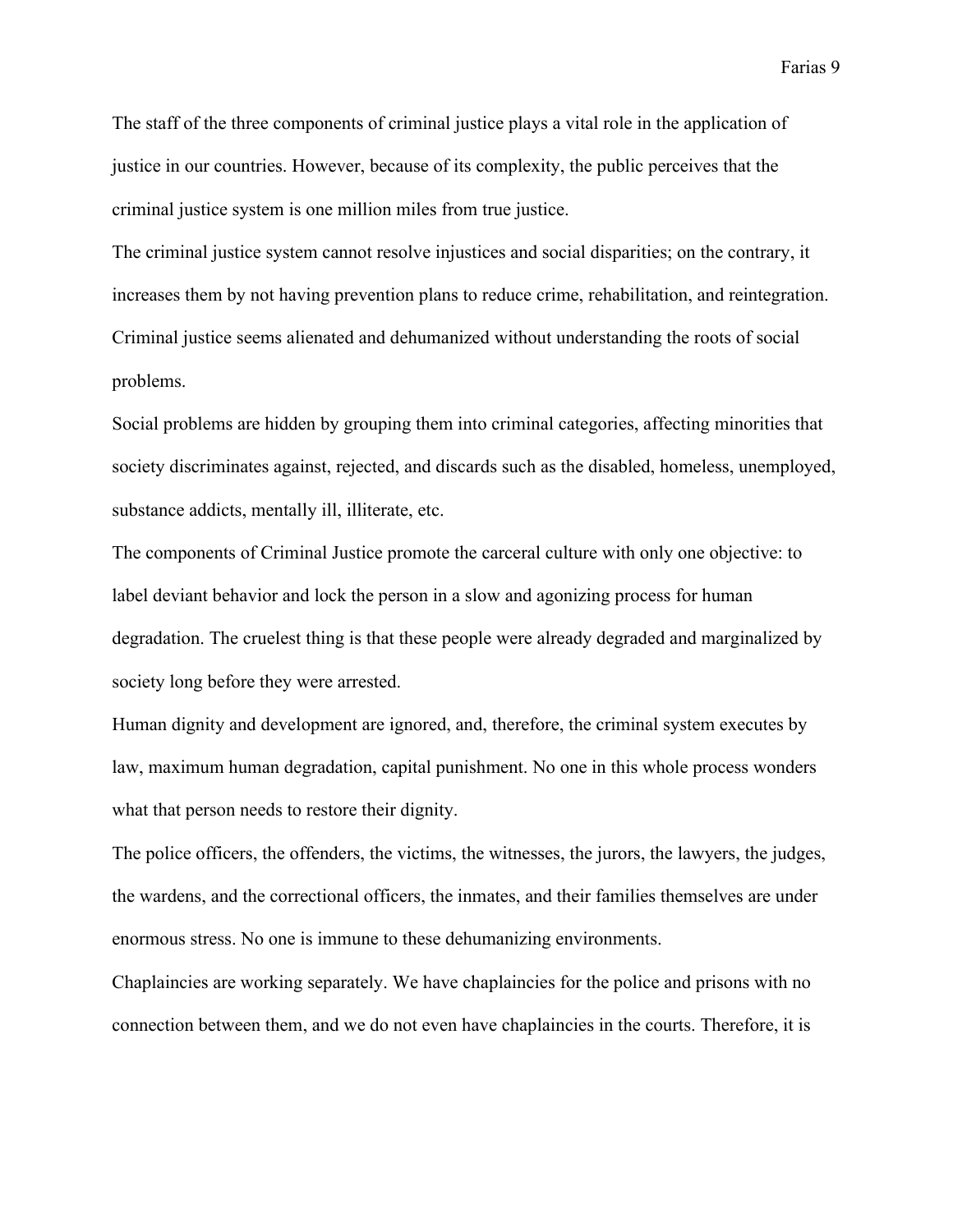time to walk together towards a comprehensive plan for the pastoral care of the police, the courts, and the correctional institutions that make up the criminal justice system.

### **Faith and Justice**.

The third moment is the moment of reflection. This is the moment of reflection on the analysis. The reform of the criminal justice system will be possible if we carefully analyze the regulations and practices of the police, courts, and correctional in the light of the Gospel and the social teaching of the Church.

We read in numeral 72 of the Instruction 'Libertatis Conscientia'on Christian Freedom and Liberation the following:

"The Church's social teaching is born of the encounter of the Gospel message and of its demands summarized in the supreme commandment of love of God and neighbor in justice with the problems emanating from the life of society. This social teaching has established itself as a doctrine by using the resources of human wisdom and the sciences. It concerns the ethical aspect of this life. It takes into account the technical aspects of problems but always in order to judge them from the moral point of view." <sup>10</sup>

The social teaching of the Church highlights the value of human dignity. It constitutes its primary objective. It is about promoting people towards their integral human development. Therefore, we can respond effectively to the challenges and issues that arise from the criminal justice system, using the seven themes of the Church's social teaching  $11$ .

<sup>&</sup>lt;sup>10</sup> Instruction on Christian Freedom and Liberation, accessed October 28, 2019, http://www.vatican.va/roman\_curia/congregations/cfaith/documents/rc\_con\_cfaith\_doc\_19860322\_freedomliberation\_en.html.

 $1\overline{11}$  Seven themes of Catholic Social Teaching, accessed October 26, 2019, http://www.usccb.org/beliefsand-teachings/what-we-believe/catholic-social-teaching/seven-themes-of-catholic-social-teaching.cfm.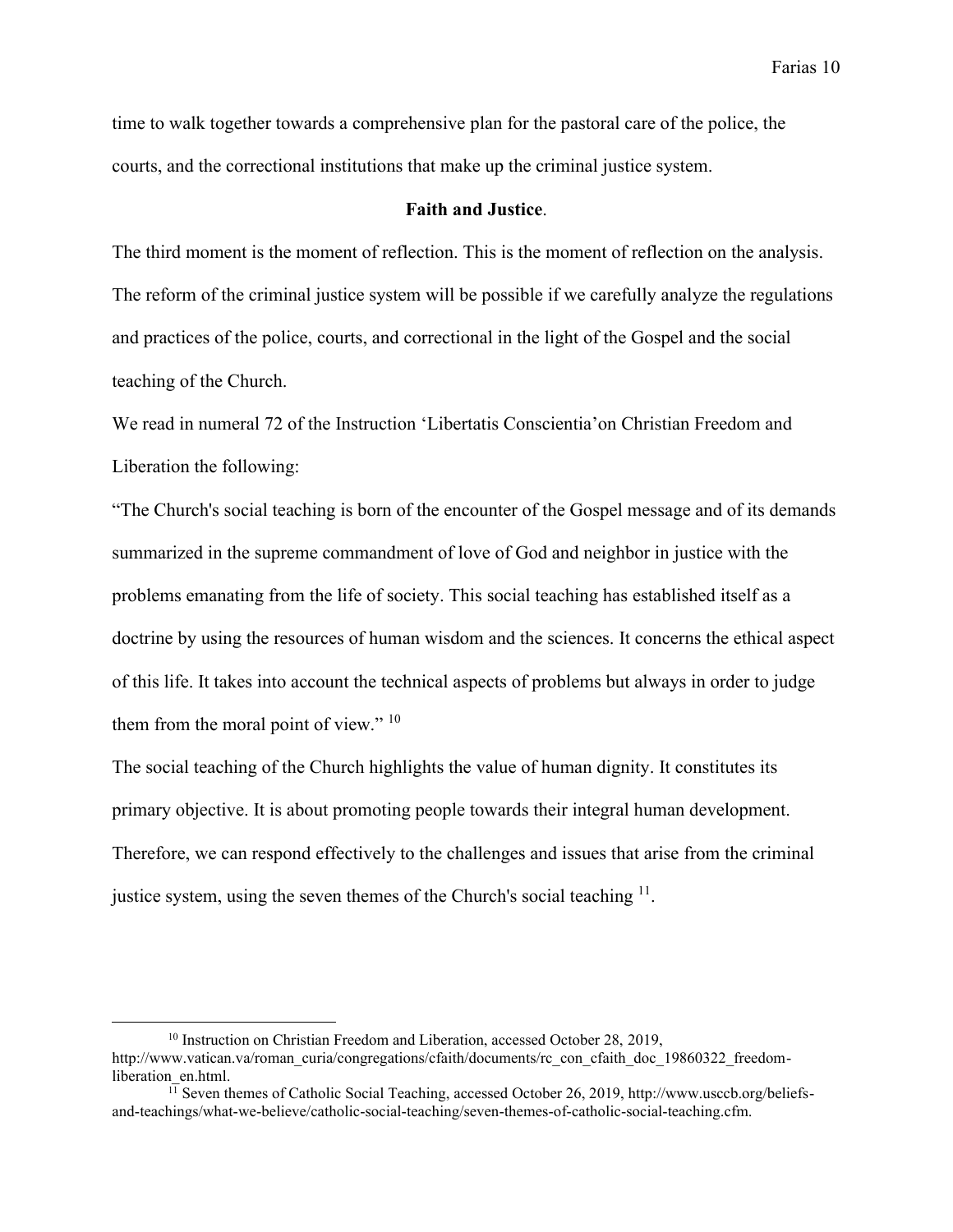From each themes, pastoral issues arise, which we must face within the criminal justice system;

these are some points to reflect (see graph 4).

## Graph 4



1. Life and Dignity of the Human Person: Capital punishment, life imprisonment, and

longsentences degrade human dignity. The effects of incarceration are dehumanizing.

- 2. Call to Family, Community, and Participation: The impact of incarceration on families increases family crises, loss, demoralization, and victimization of children.
- 3. Rights and Responsibilities: Human dignity must be protected in the stages of the criminal process. It can only be achieved if the human rights of those deprived of freedom are protected.
- 4. Option for the Poor and Vulnerable. We find vulnerable, marginalized, excluded, and poor people who are affected by the criminal justice system: mentally ill, drug and alcohol addicts, homeless, illiterate, and poor.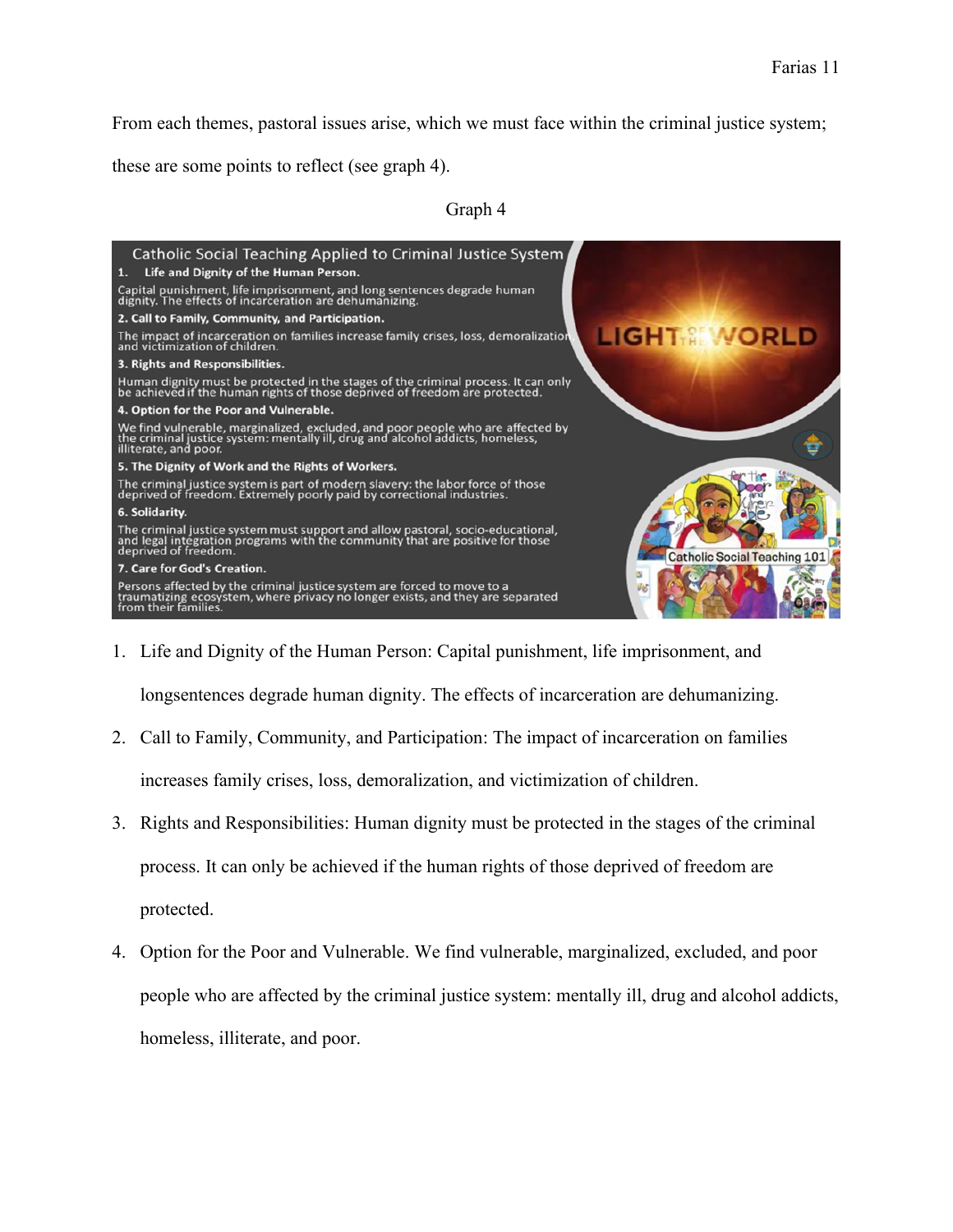- 5. The Dignity of Work and the Rights of Workers: The labor force of those deprived of liberty is part of the modern slavery that the criminal justice system allows. Prisoners are exploited and underpaid by correctional industries.
- 6. Solidarity. The criminal justice system must support and allow pastoral, socio-educational, and legal integration programs with the community that are positive for those deprived of freedom.
- 7. Care for God's Creation: Persons affected by the criminal justice system are forced to move to a traumatizing ecosystem, where privacy no longer exists, and they are separated from their families.

These seven themes of Catholic social teaching are essential keys to continue advocating the reform of the Criminal Justice System.

### **Toward a Comprehensive Criminal Justice Pastoral Care.**

The final moment is the stage at which we plan and commit to concrete actions take the necessary steps to address the need for integral pastoral care in the criminal justice system. If we look at the following table (graph 5), we will see three columns and five rows that are interwoven and interconnected. Three dimensions: spiritual/pastoral, social/educational, and political/legal that should promote preventive, correctional, reentry, restorative justice, and community justice initiatives.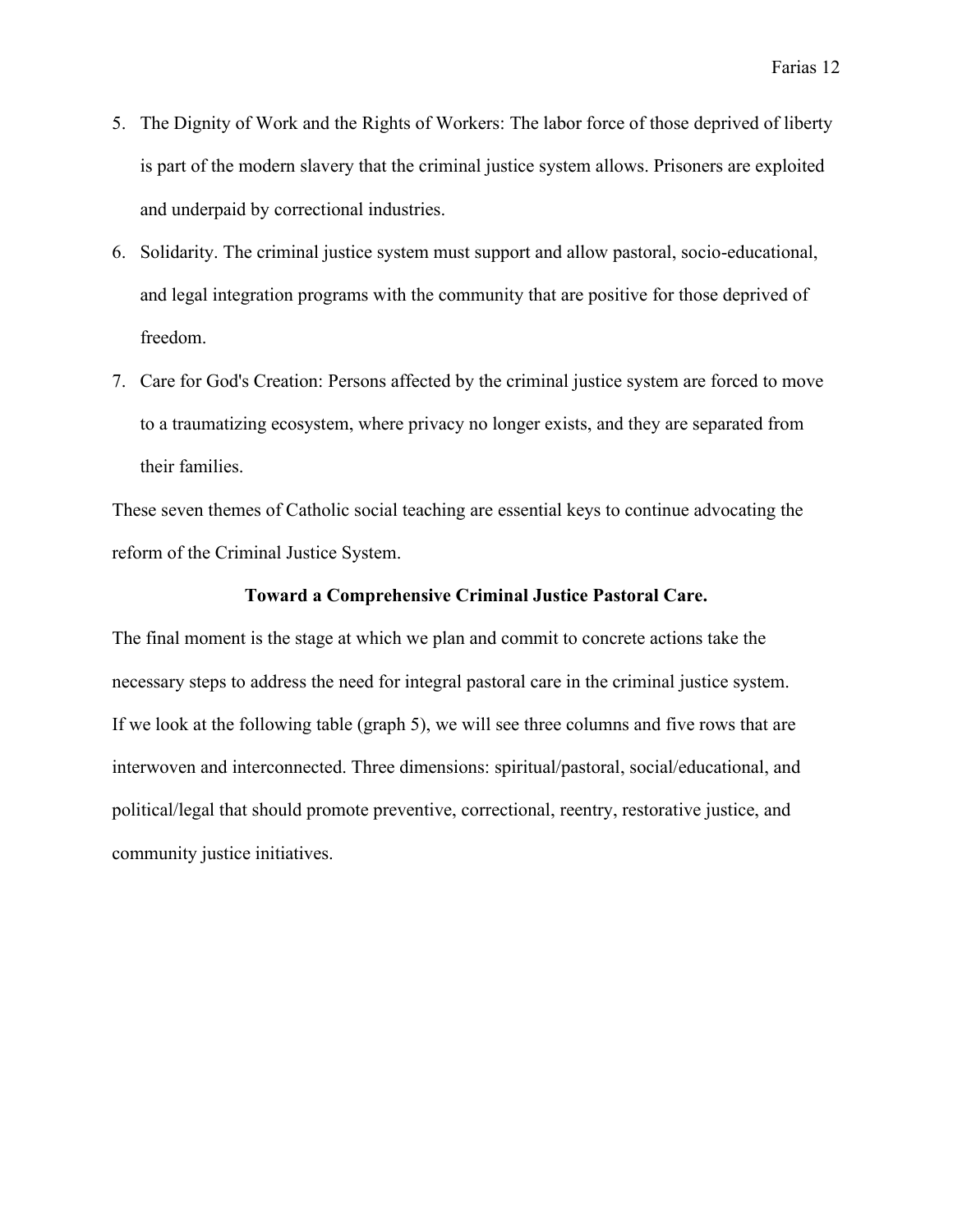



The original table was distributed by the International Commission of Catholic Prison Pastoral Care (ICCPPC) of Europe at the ICCPPC world congress in 2007 with only three columns and three rows. I dared to expand it with two more rows.

This table gives us a vision of what we should focus on to develop pastoral plans that humanize the criminal justice process. Therefore, I will briefly describe restorative justice and community The theories that underlie restorative justice suggest that the government should give up its monopoly on responses to crime to those most directly affected: the victim, the offender, and the community. Community justice redefines the roles and objectives of criminal justice agencies (police, courts, and correctional) to include a broader mission: to prevent crime, address local social problems and conflicts, and involve neighborhood residents in planning and decision making.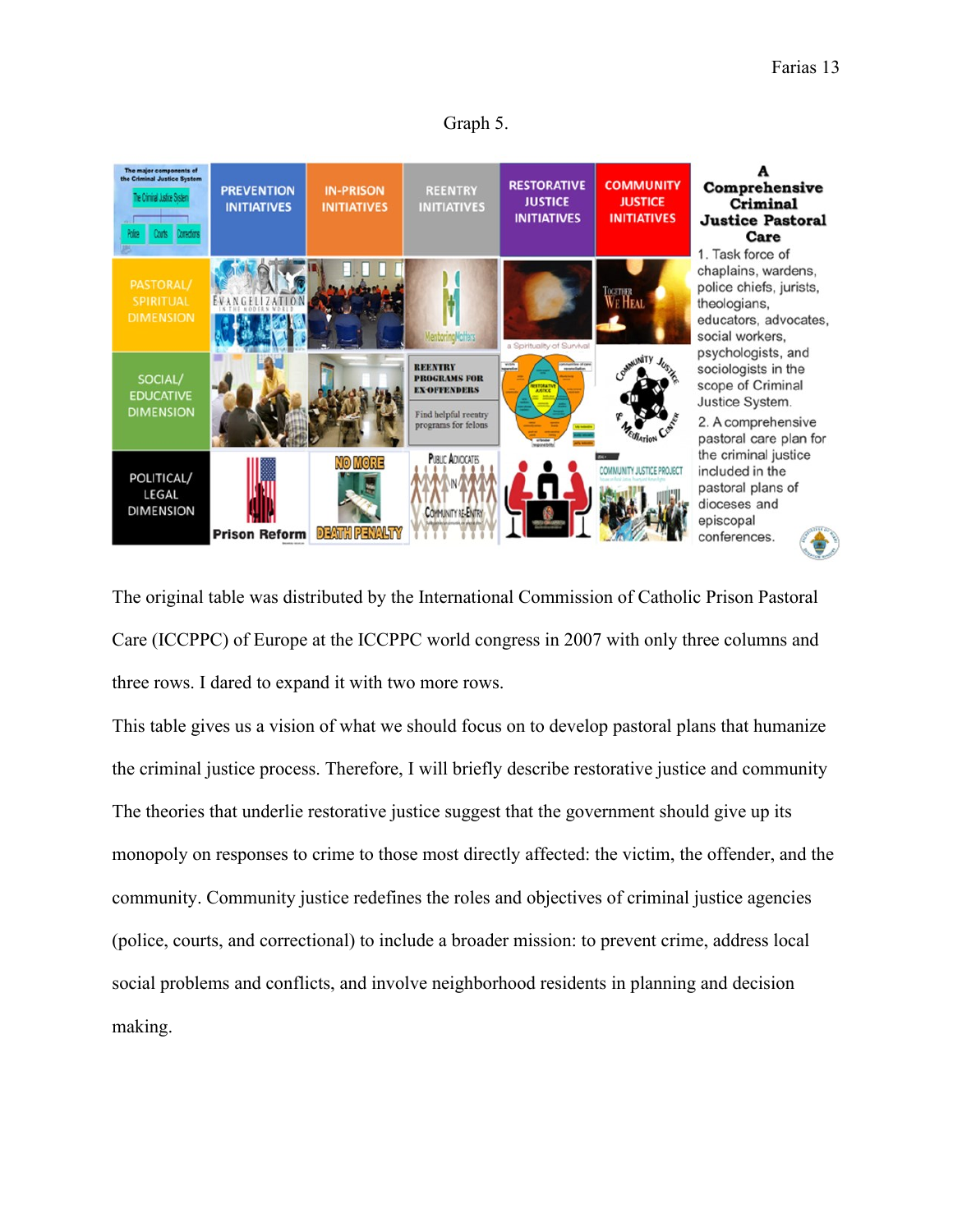Both restorative and community justice are based on the premise that local communities will be strengthened if neighbors participate in response to crime. <sup>12</sup>Both justices glimpse responses adapted to the preferences and needs of victims, communities, and offenders. The original objective of restorative justice was to restore harmony between victims and criminals. For victims, this meant restitution for substantial losses and emotional losses. For offenders, it meant taking responsibility, facing shame, and regaining dignity.

This notion has evolved, with the recent and significant conceptual development of incorporating a role for the community. Many people still associate restorative justice primarily with victimoffender mediation or, more broadly (but by mistake), with any victim-oriented service. The most recent conceptualization that crimes occur within a three-dimensional relationship, the offender, the victim, and the community, can significantly change criminal justice.

The most frequently cited views for community justice are problem-solving and empowering local communities to improve their situation. Problem-solving is generally understood: first, as an effort to build partnerships between criminal justice, other government agencies, and religious communities, and second, as an attempt to address some of the complex social problems that underlie crime. It remains to be seen how deeply restorative justice and community justice will penetrate the traditional justice system. Until now, restorative justice approaches are used much more for minors than for adults, and for minor crimes rather than serious crimes. Experience with community justice has consistently demonstrated that generating citizen participation (neighbors, politicians, mental health professionals, educators, clergy, people in business, etc.) and building relationships with the community is a challenge. Both movements

 $12 \text{ http://restorative justice.org/rj-library/incorporating-restorative-and-commuity-justice-into-amercan-}$ sentencing-and-corrections/1292/.